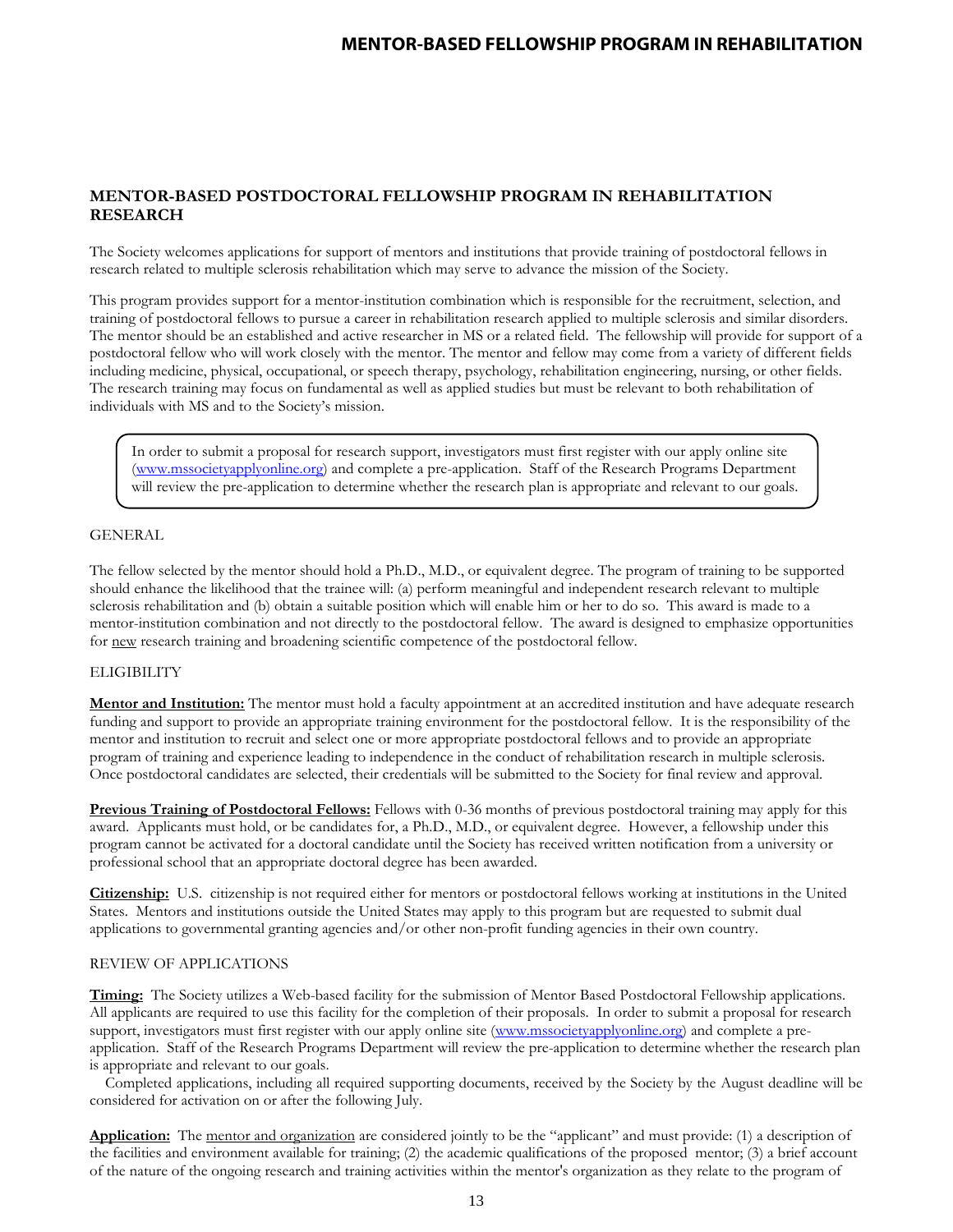training proposed, including research projects available to the fellow; (4) a meaningful description of the proposed program of training, including the nature of the mentor/fellow relationship; and (5) an exact and itemized statement of all financial requirements, (under the limitations noted below). Supplemental grants are rarely made to cover costs not specifically requested in the original application.

In addition to the above, the following elements should be incorporated in the application:

- Specific selection criteria for the postdoctoral fellow(s) to be trained
- Specification of the discipline(s) of the postdoctoral fellow(s) to be trained
- An emphasis on training for a career in a specific field of **rehabilitation research**
- A well articulated training plan with enough specifics to allow for meaningful evaluation
- The major focus of training to be on **rehabilitation research** with exposure to other fields
- Evidence of the track record of the mentor(s) in training postdoctoral fellows, peer-reviewed research and publication
- A description of how the different disciplines represented in the training program will work together
- A statement to the effect that the fellow(s) will write and submit at least one grant and one scientific article during the course of the award

**Selection of the Postdoctoral Fellow:** It will be the responsibility of the mentor to identify and recruit the postdoctoral fellow and to submit the fellow's qualifications to the Society for approval. Information concerning the proposed fellow is **not** to be submitted as part of the original application for support. Instead, the mentor will submit the fellow's qualifications at some point **after** the application for support has been submitted. The qualifications for the proposed fellow can be submitted either: 1) prior to notification of the outcome of the review of the mentor's application for support or 2) after the mentor's application for support has been approved. This will provide the mentor with ample time and opportunity to identify and recruit the most promising candidate. The Society will review the qualifications of the proposed fellow when this is submitted and provide an answer to the mentor in a timely fashion. Funds to support the postdoctoral fellow will not be released until the Society has reviewed and approved the mentor's selection.

### CONDITIONS OF AWARD

**Duration of Mentor-Based Award:** The mentor-based fellowship program will have a term of five years. However, the term of training of each postdoctoral fellow will be determined by the mentor based on the period of time required for the training needed for development of an independent investigator. Support for a given postdoctoral fellow will not usually be provided for more than three years. Each mentor-based fellowship award will provide sufficient funds to support a single postdoctoral fellow for five years. However, the mentor may divide this time in a variety of ways such as support for a single postdoctoral fellow for three years followed by a different fellow for two years. At its discretion, the awardee organization may consider requests for reinstatement of a fellowship interrupted by military service, maternity leave or other major events.

**Salary:** The salary levels requested for each year of the fellowship award must be based on the Society's salary scale listed below plus a maximum of 25% for fringe benefits. The amount of the salary must relate to the applicant's professional status and previous training and experience. The current annual salary for postdoctoral trainees is determined by the number of FULL years of relevant postdoctoral experience at the time of appointment. Relevant experience may include research experience, internship, or residency. No additional costs for fringe benefits beyond the standard 25% are allowed. The current salary scale for the Society's Postdoctoral Fellows is as follows:

| <b>Years of Relevant Postdoctoral</b><br>Experience | <u>Salary</u> |
|-----------------------------------------------------|---------------|
| Less than 1                                         | \$41,576      |
| 1                                                   | \$43,792      |
| $\overline{2}$                                      | \$46,954      |
| 3                                                   | \$48,807      |
| 4                                                   | \$50,635      |
| 5                                                   | \$52,812      |
| 6                                                   | \$54,899      |
| or more                                             | \$57,361      |

### **Salary Scale for the National MS Society Postdoctoral Fellows**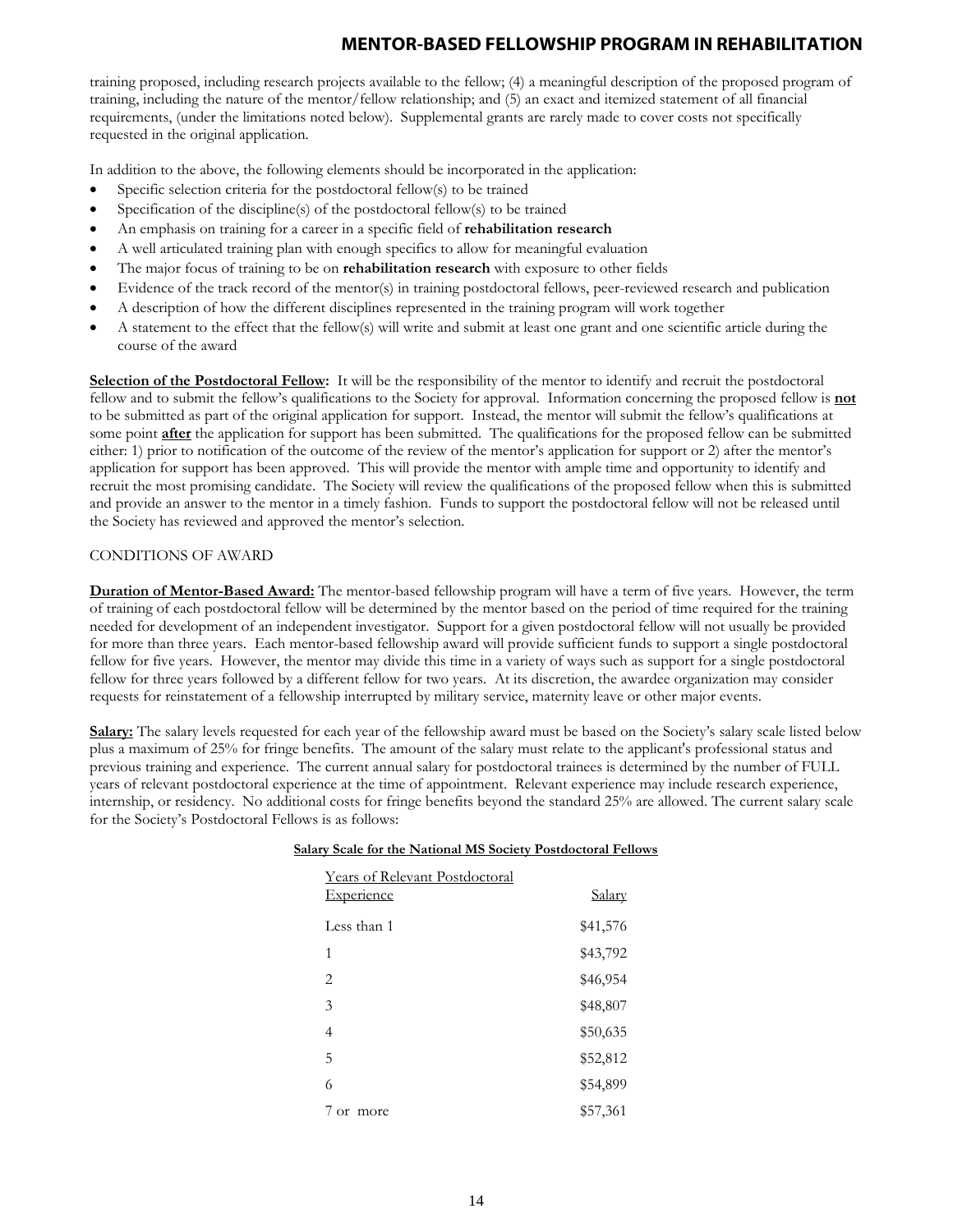The salary paid to the fellow cannot be less than the above scale but can be higher if the institution opts to supplement the funds granted by the Society. The salary for each additional full year of salary support is the next level in the salary structure.

Supplementation or additional support to offset the cost of living may be provided by the awardees institution but must not require any significant obligation from the trainee. The extent of supplementation must be stated when the postdoctoral fellow is nominated, and the Society must be notified of subsequent additional support. Fellows may spend up to 20% of their time in teaching or clinical duties, if appropriate, for example to meet requirements for licensure or certification. However, it is the intent of this fellowship award that the majority of the fellow's time will be spent on the approved Society's training program.

Similarly, Society postdoctoral salaries may be used to supplement other support to reach the total amount recommended by Society Advisory Committees. Under no circumstances may the conditions of salary supplementation interfere with, detract from, or prolong the trainee's approved Society's training program.

Awards are paid to the training institution on a quarterly basis. The mentor, the grantee institution, and the fellow will each be advised by letter of the duration and amount of the award and will be provided with a budget that reflects the approved expenditures for each grant year. Payment of subsequent years is dependent upon a) availability of funds; and b) receipt, review, and approval by the Society of annual financial and research progress reports. Fellows are considered employees of the institution and their salaries are paid by the institution according to the payment policy and schedule of the institution.

**Relocation Costs:** Funds to cover the cost of travel to the institution where the training is provided are available but only for the fellow and not for family members or for transportation of household belongings. The relocation costs must be requested at the time the postdoctoral fellow is nominated and the amount requested must be comparable to economy class transportation by air or equivalent.

**Travel Allowance:** An allowance of no more than \$2,500 per year may be made to help institutions defray the costs of travel for the postdoctoral fellow to one or more scientific meetings.

**Mentoring Expenses:** An allowance of no more than \$10,000 per year may be made to help institutions defray the costs incurred by the mentor in the course of providing training and supervision to the postdoctoral fellow. The funds may be used for salary support, supplies or similar expense. However these funds cannot be used for the purchase of equipment or for travel.

**Unexpended Funds:** Any unexpended funds remaining at the end of each award year may be carried over to the next year. Unexpended funds remaining at the termination of the award must be returned to the Society.

**Change in Terms of the Award:** Any change to the conditions of an award, including a change in the direction of the research training or in the level of activity by the fellow or mentor, requires prior approval by the Society. Failure to notify the Society will be considered grounds for revocation of a postdoctoral fellowship award.

**Transfer of a Fellowship Award:** The transfer of an award from one institution to another along with transfer of the mentor and fellow cannot be made without prior approval in writing by the Society. A new application face sheet and budget request will be required from, and must be approved by, the new institution. For research involving human subjects and/or animals, written approval from the new institution's Institutional Review Board and/or the Animal Care and Use Committee must be received prior to initiation of payment. In addition, the original institution must submit an acceptable report of expenditures and return all unexpended funds to the Society before a final transfer can be made. No interruption of financial support should be involved if the request to transfer the award is received by the Society at least 90 days prior to the anticipated date of transfer and the financial report is submitted from the original institution prior to the transfer date.

**Change of Mentor:** If the mentor becomes unable to continue the supervision of the fellow's training, a replacement may be named by the sponsoring institution pending the prior approval by the Society.

**Personnel Policies:** Fellows are not considered employees of the National Multiple Sclerosis Society but rather of the institution where the training is provided. The fellowship is to be administered in accordance with the prevailing policies of the sponsoring institution, including vacations, sick leaves, holidays, etc.

**Non-Research Activities:** Postdoctoral fellowships are awarded to support training in research and are not intended to support clinical training directed toward the completion of internship and/or specialty board certification or as a substitute for funding the conduct of research ordinarily provided by research grants. Similarly, postdoctoral fellowships cannot be used to provide support for individuals whose primary responsibility is teaching and/or service, although fellows are encouraged to spend up to twenty percent of their time in teaching or clinical duties, if appropriate.

**Termination of a Postdoctoral Fellowship:** Whenever a fellow or a mentor elects to terminate a postdoctoral fellowship on a date prior to that indicated in the letter of award, the Society must be notified immediately in writing of the action taken and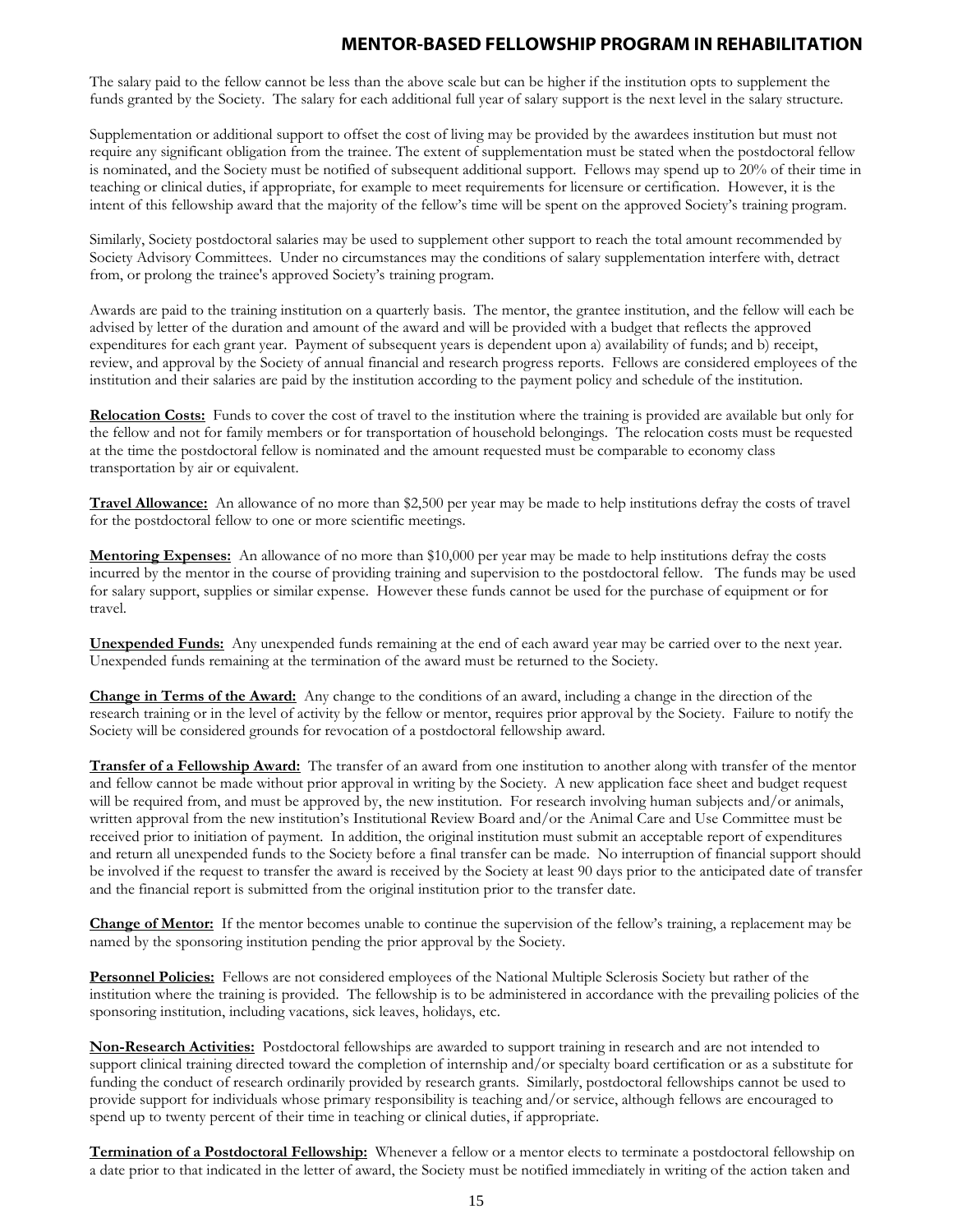of the date involved. Grounds for revocation of a postdoctoral fellowship will be deemed to exist: (1) if a fellow is unable to carry out the research at the original institution; (2) if a mentor requests in writing that the fellowship be terminated because of unsatisfactory performance by the fellow; (3) if a fellow requests in writing that the fellowship be terminated for any reason; (4) if the fellow's mentor becomes unable to continue the supervision of the fellow's training and a replacement acceptable to the Society is not named within 30 days by the sponsoring institution; (5) if the fellow changes any aspect of the award from that which was originally approved by the Society, including the mentor, the department, the institution and/or the specific aims of the training, without prior notification and approval by the Society; (6) when annual reports of progress and recommendation for continuation are not received from both the mentor and the fellow within one month of the end of each award anniversary year; or (7) for a cause established by due process of law; or as a consequence of an institutional review committee's determination of fraud or malfeasance.

### ACCOUNTING PROCEDURES

- 1) **Annual Financial Reports:** A brief account of the expenses made for each fellowship award is due before each anniversary date during the term of an award. Any unexpended funds remaining at the end of each award year may be carried over to the next year. Forms and instructions for this report will be sent to the financial officers about 30 days before the anniversary date of the award.
- 2) **Final Financial Reports:** A full account of all expenses made for a fellowship award is due within 90 days of the termination of the award. Any unexpended funds remaining at the end of the award must be returned to the Society. Forms for this report will be sent to the financial officer of the awardee's institution with the final quarterly payment. These forms are self-explanatory.
- 3) **Bonded Financial Officer:** The Society requires that the financial officer administering grant funds be bonded. Unless otherwise indicated in the application for an award, it is understood that such officials are bonded as a prerequisite to assumption of office.

#### PROGRESS REPORTS

#### **Over the term of the award, the Society requires several different types of progress reports from recipients:**

1) **Annual Progress Reports:** For Fellowships awarded for more than one year, the fellow and the mentor must submit separately every twelve months an acceptable report of progress and recommendation for continuation. This report is due before each anniversary date during the term of an award along with a copy of the annual approval letter from the IRB and/or IACUC. Approximately two months before the end of a funding cycle, the Society will provide forms and detailed instructions for completing the progress report. Attached to the report should be two reprints of all published reports and preprints of all reports in press or submitted but not yet published of the results of research accomplished under the fellowship. Manuscripts will be respected as privileged communications.

Award payments to the institution will be discontinued after each twelve-month period pending receipt of such reports, unless the Society receives prior notification of an acceptable reason for the delay of such reports. When such reports become overdue by one month, the postdoctoral fellowship grant will be terminated automatically as of the date when the report was due. Grants so terminated will not be reactivated.

- 2) **Final Progress Report:** The fellow and the mentor are expected to submit separately a final report of progress to the Society within 15 days following the termination of the award. Approximately one month before the termination date, the Society will provide forms and detailed instructions for completing the progress report. The final report (not to exceed three pages) must include a summary of work conducted during the final year of support; and a statement describing the overall benefits of the training experience and their future plans. To assist the Society in keeping track of our former fellows, we request that the Society be notified of changes in their professional address.
- 3) **A Status Report:** The Society periodically (every 4-5 years) conducts surveys of its past postdoctoral fellows to assess their career output since their postdoctoral years. To assist the Society in keeping track of our former fellows, we request that the Society be notified of changes in their professional status, professional address, and the area of research interest.